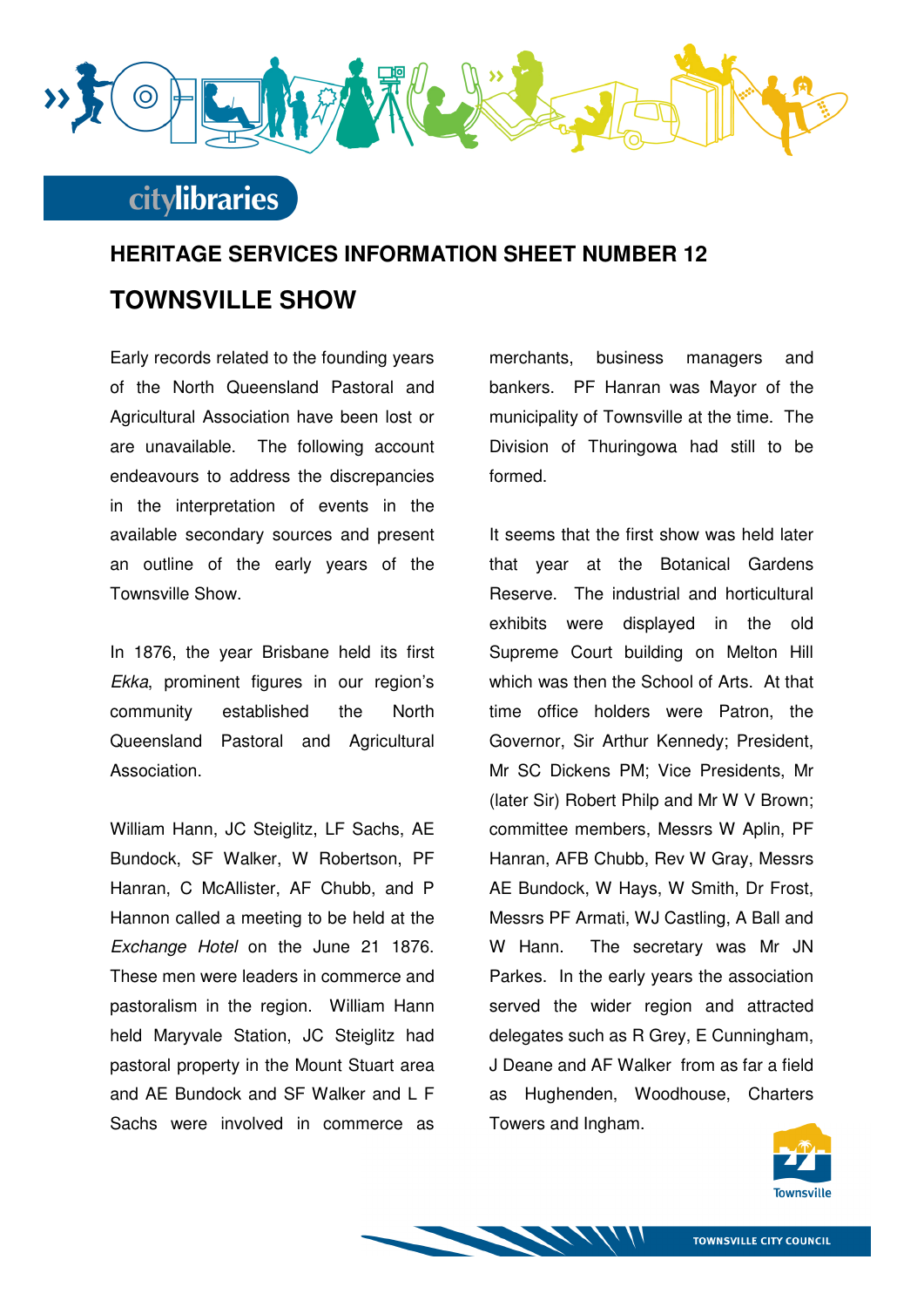

### **citylibraries**

The Government Gazette of January 1881 proclaims the acquisition by the North Queensland Pastoral and Agricultural Association of 10 acres of reserve land on Ingham Road. At that time William Aplin (then Chairman of Thuringowa), William Hann and Walter Enoch Price Hays were listed as the trustees of the association. As North Queensland developed and pastoral and agricultural associations were established in other centres, the North Queensland Pastoral and Agricultural Association dropped "North Queensland" from its title and replaced it with "Townsville".

Over the next 25 years the association acquired more land until in 1916 the showgrounds covered an area of 30 acres 9 perches. In 1929 the grounds were described in a Brisbane newspaper as enclosed by "a substantial eight-foot galvanised iron fence…at intervals along the boundary, magnificent trees give a cool and picturesque appearance to the surrounds. The improvements consist of a grandstand, exhibition hall, secretary's office, a committee room, fat cattle yards, stud and dairy cattle stalls, dog shed, poultry pavilion and pavilions which have been erected by various firms. The show ring proper was enclosed with a picket fence, and it was within this area that wonderfully consistent high jumping performances have been witnessed."



Mr H Abbot (Sole Judge) in centre, Mr Rintoul (Steward) on left. Mr Mawby (Steward on right) in the cattle lane at the Townsville Show. Photo: Townsville City Council Local History Collection

Over the years, a number of prominent Thuringowans have been involved in the association. Mr Henry Abbot, Chairman of Thuringowa, 1910, 1911, served as President of the Townsville Pastoral and Industrial Society for 11 years. He was a regular judge of cattle in the beef cattle classes.